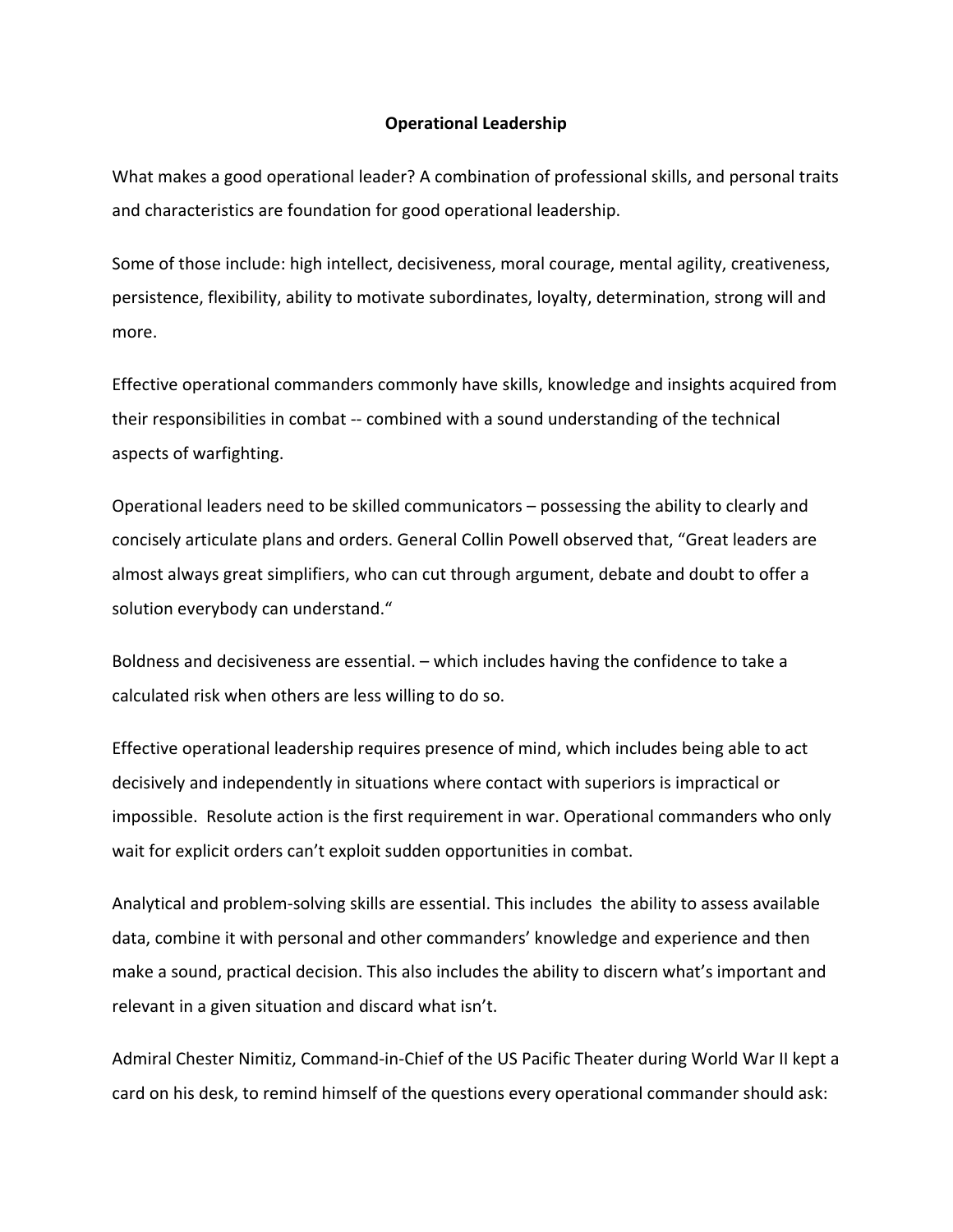Is the proposed operation likely to succeed? What might be the consequences of failure? Is it in the realm of practicability in terms of material and supplies?

A good operational leader cultivates a broad, working knowledge of factors that can shape any given theater, such as foreign policy, diplomacy, geopolitics, the international economy, ethnicity and more. To be successful, the future operational commander must think broadly and beyond the domain of physical combat.

Operational commanders should fully comprehend both the military and nonmilitary aspects of the situation. They must be able to calculate and balance the factors of space, time and force ‐‐ several weeks or months in advance -- and then properly sequence and synchronize the use of both military and nonmilitary sources of power in accomplishing assigned strategic or operational objectives.

Finally, effective operational leaders need be skilled at handling both tangible and intangible demands of the job; such intangibles as -- the politics, personalities, conflicts among personnel, clashes of service cultures – all inherent to leading. For example, consider the challenges faced by Admiral Nimitz. First, he was leading as one‐half of a divided command, which adds additional dynamics to the demands of leading: political maneuvering, turf‐guarding and plays for power, authority and resources. Next, he had to hold his own and build consensus among some legendary personalities and egos: A bombastic Army general with a larger-than-life personae, as well as an admiral who unabashedly lived‐up to his nickname: bull.

Nimitz met the challenges without compromise – but with grace – a combination invaluable to sound operational leadership.

National‐Strategic Leadership is the highest military leadership of a state, coalition, or alliance.

The President of the United States and the Secretary of Defense are responsible for leadership at this level, being the only two people with the authority to commit American armed forces into combat.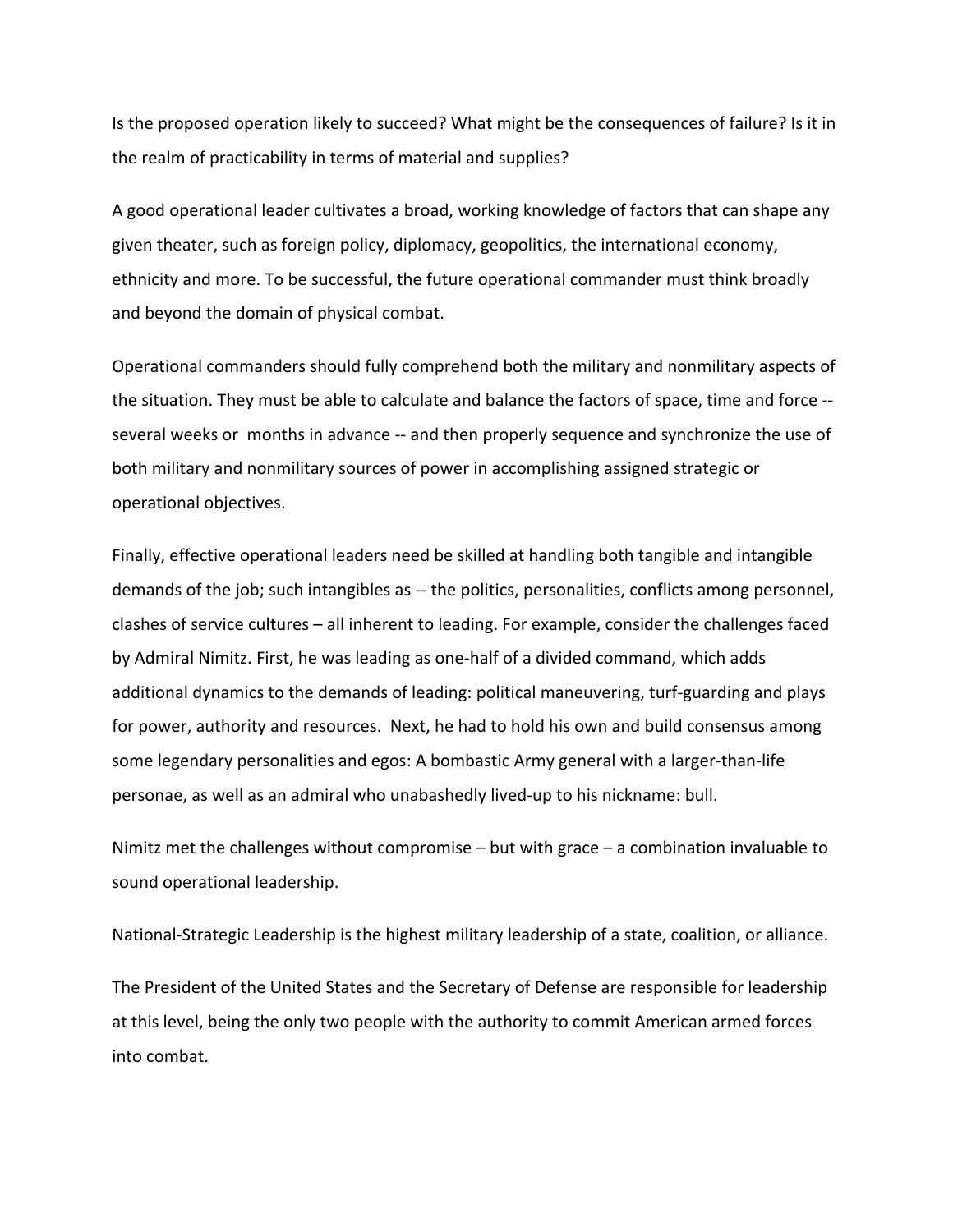Civilian service secretaries, the Joint Chiefs of Staff, and the chiefs of Military Services, have administrative and advisory leadership roles at this level.

Military‐Strategic Leadership is the highest operational level of command. Commanders at this level are responsible for the full range of military actions by the forces under national, alliance, or coalition command. The Unified Combatant Commanders exercise this level of leadership. Six of these are geographic commands

They provide Theater‐Strategic leadership in their respective geographic commands, during a time of conflict. Theater Strategic Leadership is only exercised in the case of war or conflict.

Leaders at this level, must have the qualities needed to plan, prepare and execute sev

Admiral Nimitz and General MacArthur were Theater Strategic leaders in the Pacific Theater during World War II.

Theater Strategic commanders like Nimitz and MacArthur, rely heavily on *Operational Commanders* who can effectively apply the principles of operational art to plan and conduct operations. Admiral Halsey, Commander of the 3<sup>rd</sup> Fleet and Vice Admiral Kinkaid, Commander of the 7<sup>th</sup> Fleet were Operational Commanders at Leyte Gulf.

The final level of military leadership is tactical. These are the commanders who plan and fight the battles and engagements.

Nimitz MacArthur relied on the leadership skills, judgment ‐‐ and courage of naval tactical commanders. These included: Admiral Halsey in battleship *New Jersey*, Rear Admiral Jesse B. Oldendorf on the *Louisville*, Rear Admiral Thomas Sprague in the escort carrier *Sangamon*, Rear Admiral Felix B. Stump, "Taffy Two" in the *Natoma Bay*, Rear Admiral Clifton Sprague in the *Fanshaw Bay* and Vice Admiral Marc Mitscher in the carrier *Lexington*

However, it's important to remember that command frequently requires commanders to lead at multiple levels.